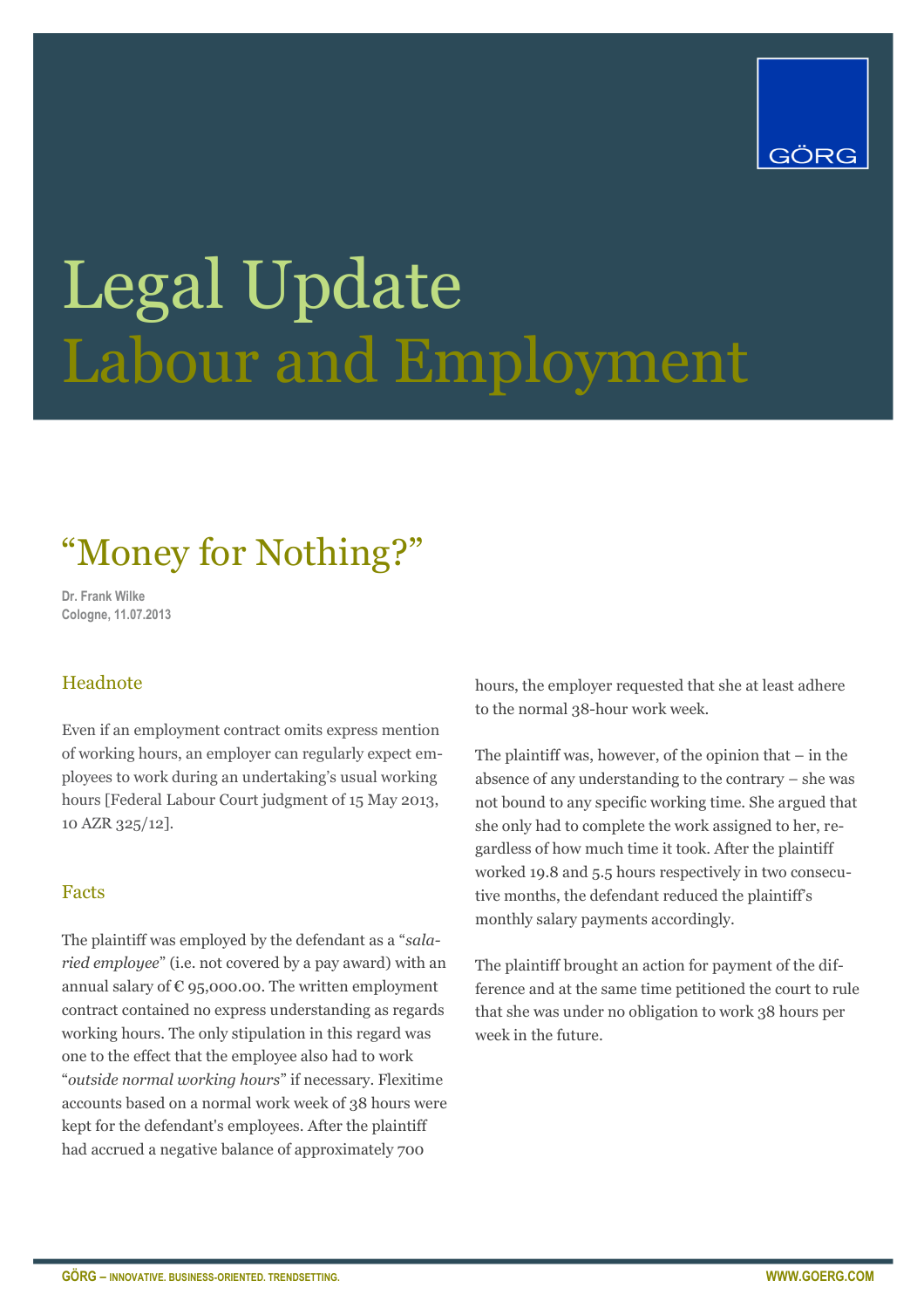# Legal Update

# Decision

Like the lower courts, the Federal Labour Court dismissed the action and instructed the plaintiff that her employment contract could be reasonably construed to require her to be at work during the company's normal working hours. The court opined that working time need not necessarily be expressly defined in the form of a concrete agreement if the contract otherwise contains nothing to indicate any exception to normal working hours.

The lower courts had found that "*company working hours are in principle considered to have been agreed*" in the absence of any express understanding to the contrary. Finally, the courts stated that any employee would be sufficiently aware of the fact that an employment contract entails an obligation to perform work and not an obligation to produce results regardless of the time invested. Since the plaintiff had failed to fulfil her obligations as an employee, her employer was justified in reducing her compensation accordingly.

### **Comments**

Careless contract drafting came together with a good portion of chutzpa here, and these ingredients combined to create a curious situation, but one that was ultimately properly assessed by all instances. With welcome clarity, the court of first instance, the Düsseldorf Higher Labour Court, had already found that employees cannot reasonably assume that they will be paid for doing nothing in the absence of a concrete agreement governing working time.

Although the employer did in this case ultimately not suffer any serious repercussions, employment contracts should be formulated to avoid such pitfalls due to carelessness. In any case, the Notification Act (*Nachweisgesetz* – NachwG) requires that employers define working time in the form of a written employment contract or – if no agreement is made in writing – notify the employee of the working time in writing.